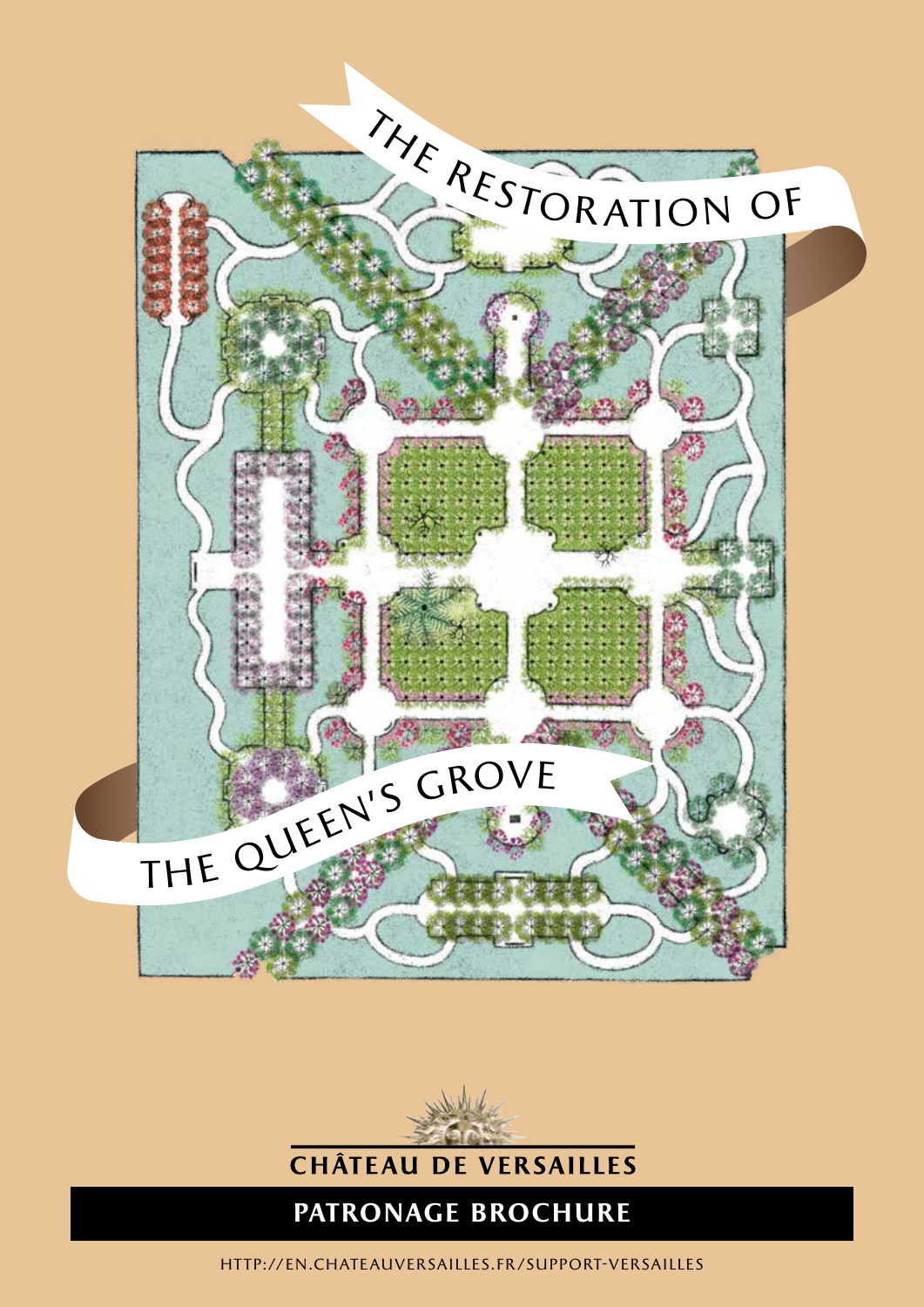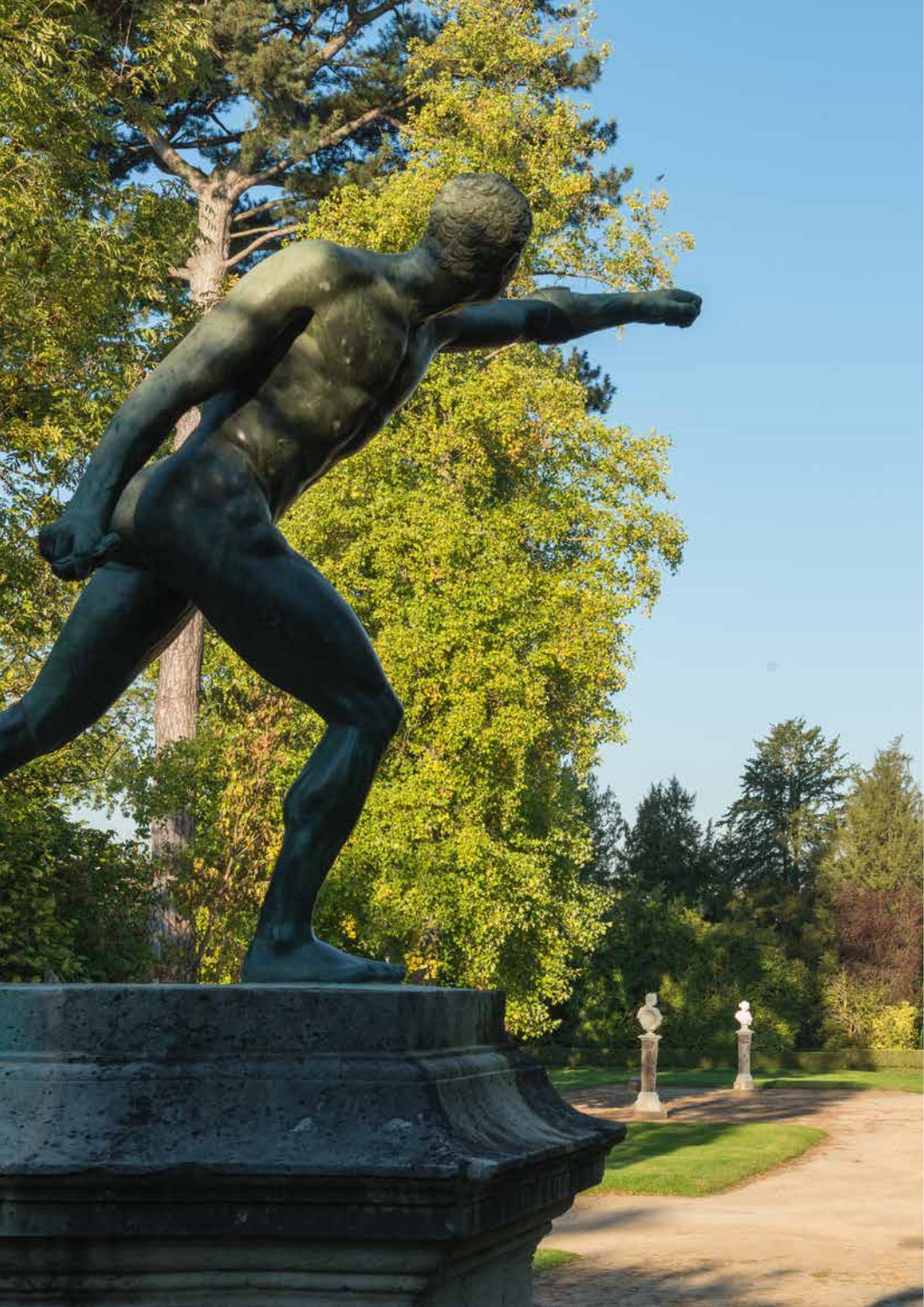

*"Our trade with North America, England and her colonies, has enabled us to acquire a large number [of species] to which we are still adding every day. Some of these new species have not propagated sufficiently, and their qualities are not well enough known for us to be able to plant them in the spaces and the plots which suit them best: in this alphabetical catalogue I shall simply describe briefly those that can now be used to plant out areas of the gardens in the modern style […]"*

> *Essay on modern agriculture dealing with trees, shrubs, and subshrubs for outdoor cultivation, which are used to create walks, groves, massifs, hedges and borders in the modern style.* Abbé Pierre-Charles Nolin and Jean-Louis Blavet – 1755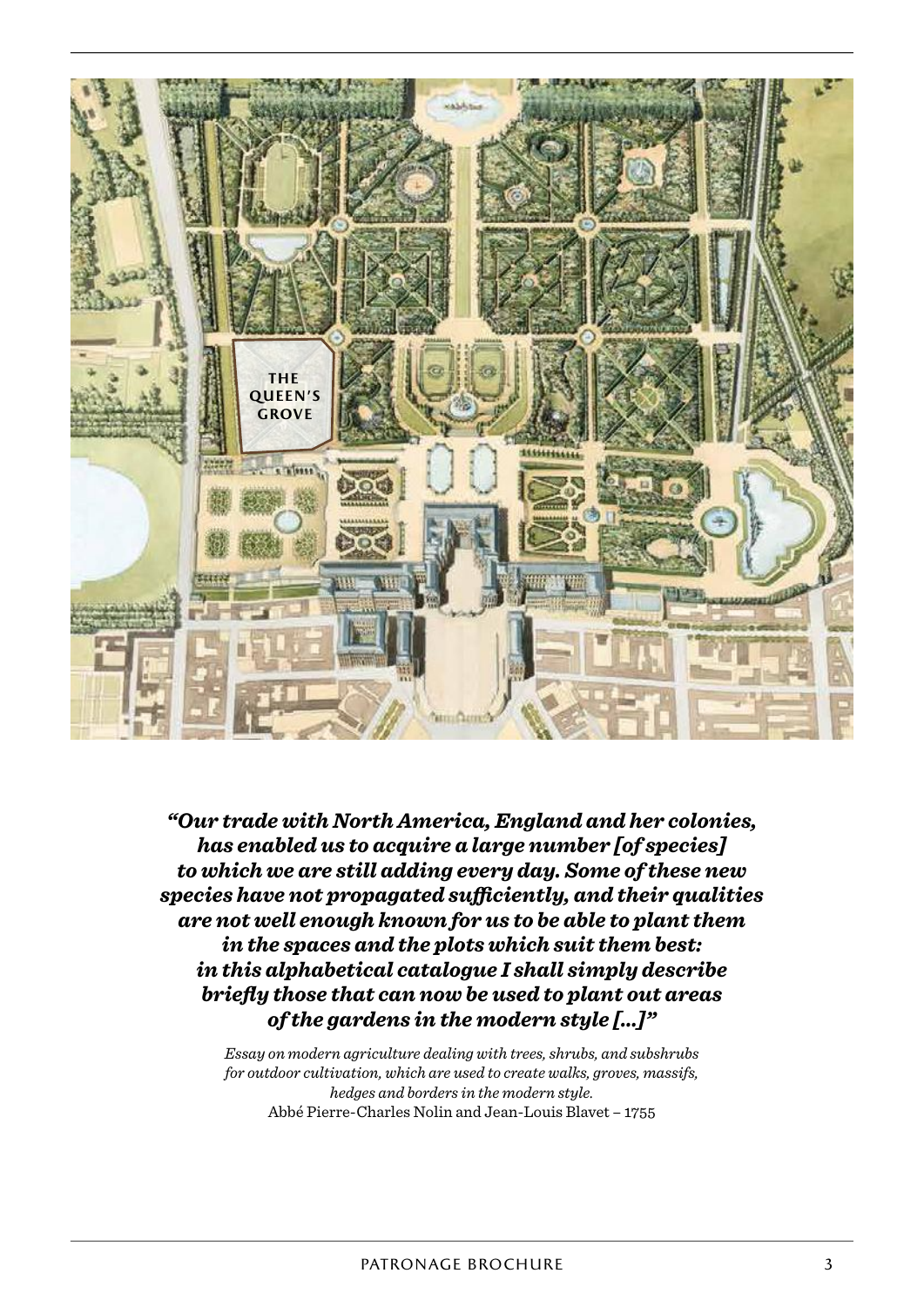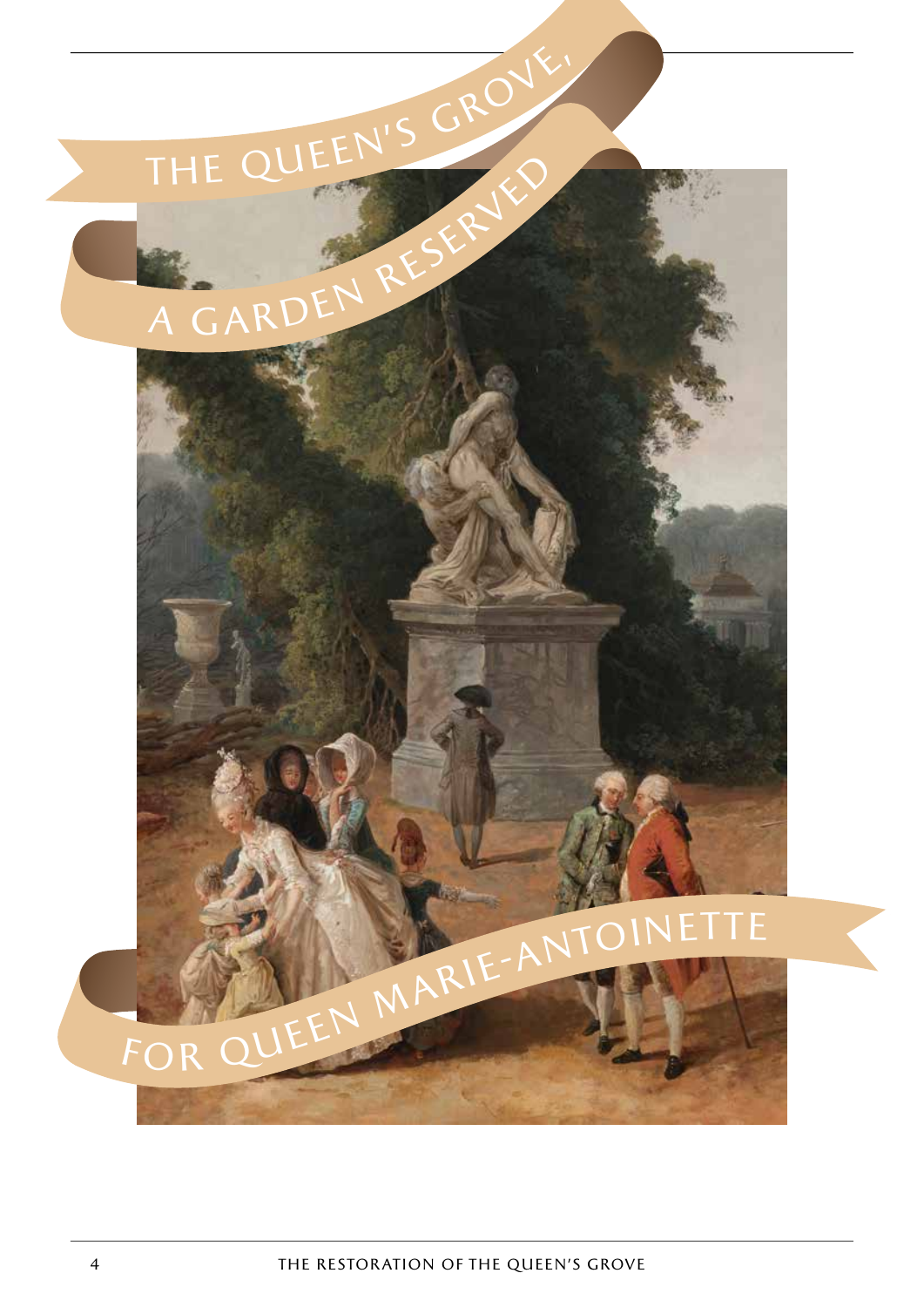Created in 1776 to replace the Maze Grove, this ornamental garden bordering the Orangery Parterre was designed especially for Queen Marie-Antoinette so that she could have somewhere secluded to walk, away from the many visitors to the Palace.

The design reflects the taste at that time for landscaped gardens, combining the precision of the French formal layout, so popular at the French Court, with the twists and turns of the walks inspired by the new English-style gardens.

The Queen's Grove is unusual among the Gardens of Versailles, as it is the only one whose fame and magnificence lie in its plant components.

Planting focused on highly prized shrubberies and species newly introduced into Europe. Around the central area, shaded by Virginia tulip trees, the garden retained densely wooded areas at the edges, interspersed with arbours of plant life linked together by winding walkways.

In 1784, it was the setting for the night-time meeting between Cardinal Rohan and an imposter posing as Marie-Antoinette, a key episode in the affair of the Queen's Diamond Necklace.

The Grove was a flower garden with predominantly North American varieties newly introduced into France, like the Virginia tulip tree, the white fringe tree and the Carolina silverbell. The first seeds of the Virginia tulip tree (*Liriodendron tulipifera)*, brought over in 1732, were cultivated in the Trianon garden before being distributed throughout the gardens at Versailles.

Within the grove, the tulip trees were arranged in a regular pattern in the central area, creating a veritable room of greenery. Around the perimeter, the vegetation comprised a variety of species of trees and shrubs, all flowering at different times and in succession. The four main access paths were ideal for shaded flower-scented strolls, while the smaller paths wound their way to arbours of greenery complete with wooden benches on which to rest.

The new plant species, especially those introduced from North America (Virginia, North Carolina, Canada), began to be used more and more, demonstrating the enthusiasm for plants to embellish the "modern" gardens which were popular at the end of the Ancien Régime.

*"The Queen's Grove is a unique garden. I believe the only way to make it more pleasant and increase the space is to turn it into a Grove in the modern style, to introduce all the foreign trees that have a certain appeal. This space requires artistic variety in the shapes of the trees and their leaves, the colour of the flowers, the period when they will be in bloom, and the different shades of foliage…"*

Gabriel Thouin, landscape architect, 22 October 1775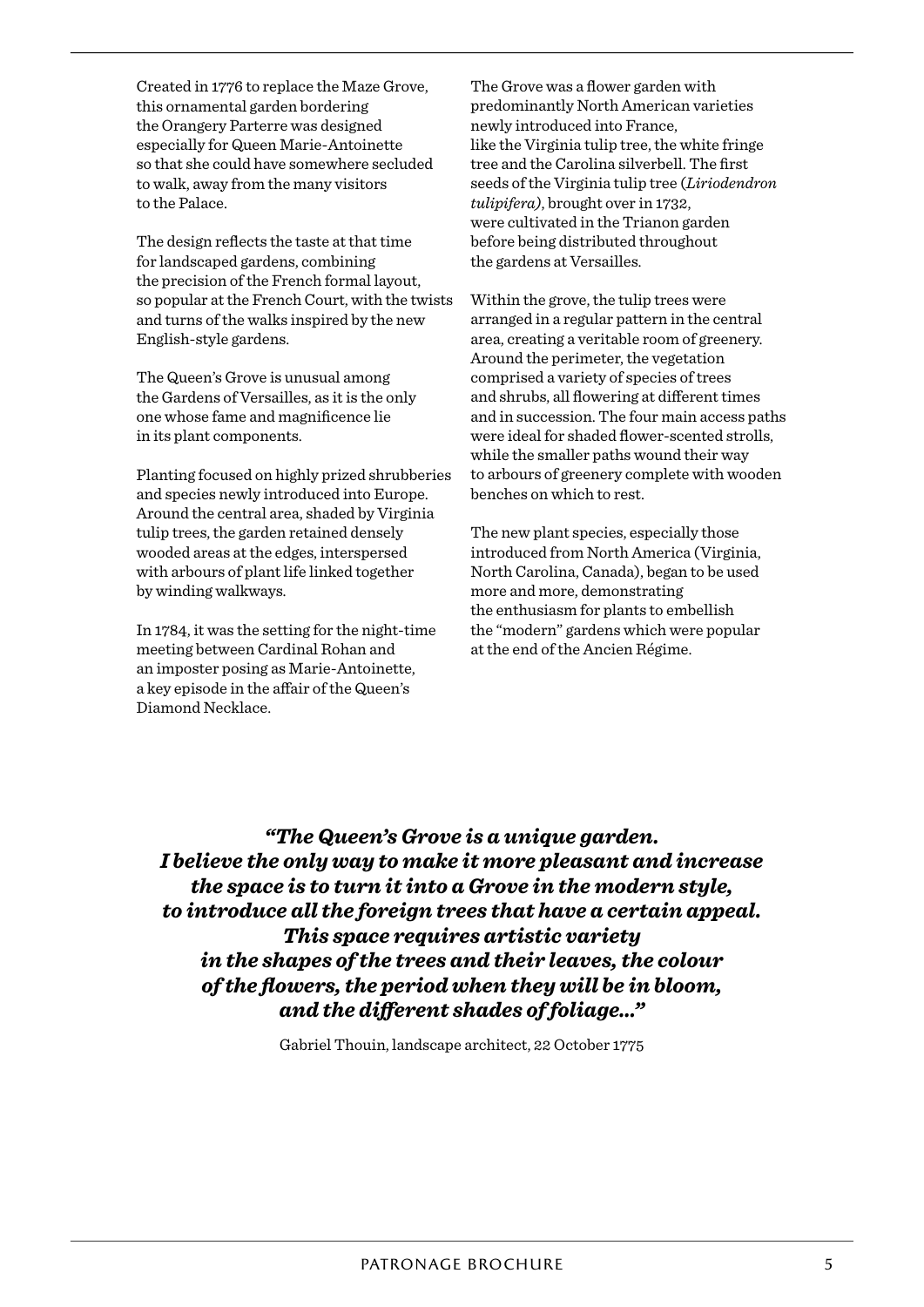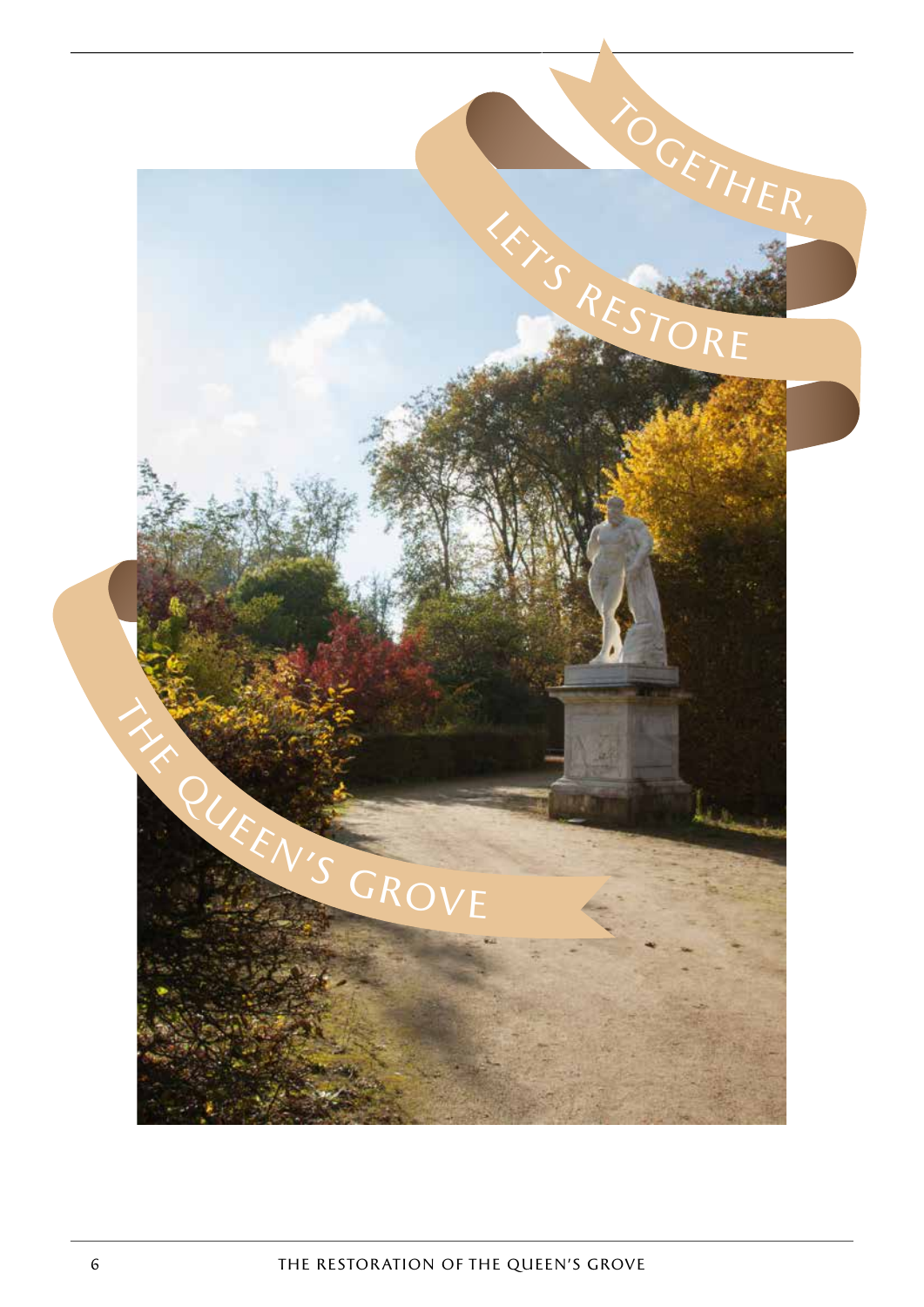The Queen's Grove deteriorated considerably during the 19th and 20th centuries, and today is a mere shadow of what it once was, although it still retains most of the original layout. The walks with their imposing foliage have now become unremarkable paths and the botanical diversity has gone, giving way to uniform bushes.

The restoration of the Queen's Grove is an ideal opportunity to recreate a grove where the botanical diversity will be the main feature of the décor, just as the architecture of trellises and fountains embellishes the other groves in the Versailles gardens.

Before the restoration begins, some detailed documentary archaeological research has been undertaken to determine the original layout as precisely as possible: plants, furnishings, sculpted décor, etc. First, the central square and the access paths will be replanted with tulip trees, so that the Grove will once again be filled with plant life, as in the time of Marie-Antoinette. This work will be followed by a gradual replanting of the vegetation around the perimeter. The small arbours will be planted with trees and flowering shrubs.

The tree and shrub species will be selected from a wide range of plants, consistent with those used in the Gardens at the end of the 18th century. This great diversity of flowering trees will give each arbour in the Grove its own individual atmosphere and each will have its own name: white fringe tree arbour, hawthorn arbour, staghorn sumac arbour…

Work will begin in winter 2019.

In this, the 20th anniversary of the great storm of 1999, the replanting of the Queen's Grove will ensure that the Palace of Versailles continues to pursue its policy of restoring and enhancing the gardens, which are really plant-laden extensions to the royal residence.



**The Virginia tulip tree:**



This was Queen Marie-Antoinette's favourite tree, which she also had planted in her gardens at Trianon. The Virginia tulip tree (Liriodendron tulipifera) is native to the southern and eastern regions of the USA. Introduced into France at the beginning of the 18th century, this majestic tree can live for up to 500 years and usually grows to a height of 40 to 60 metres. It is distinctive for is heavily perfumed tulip-shaped flowers and broad leaves, which turn red and gold in autumn.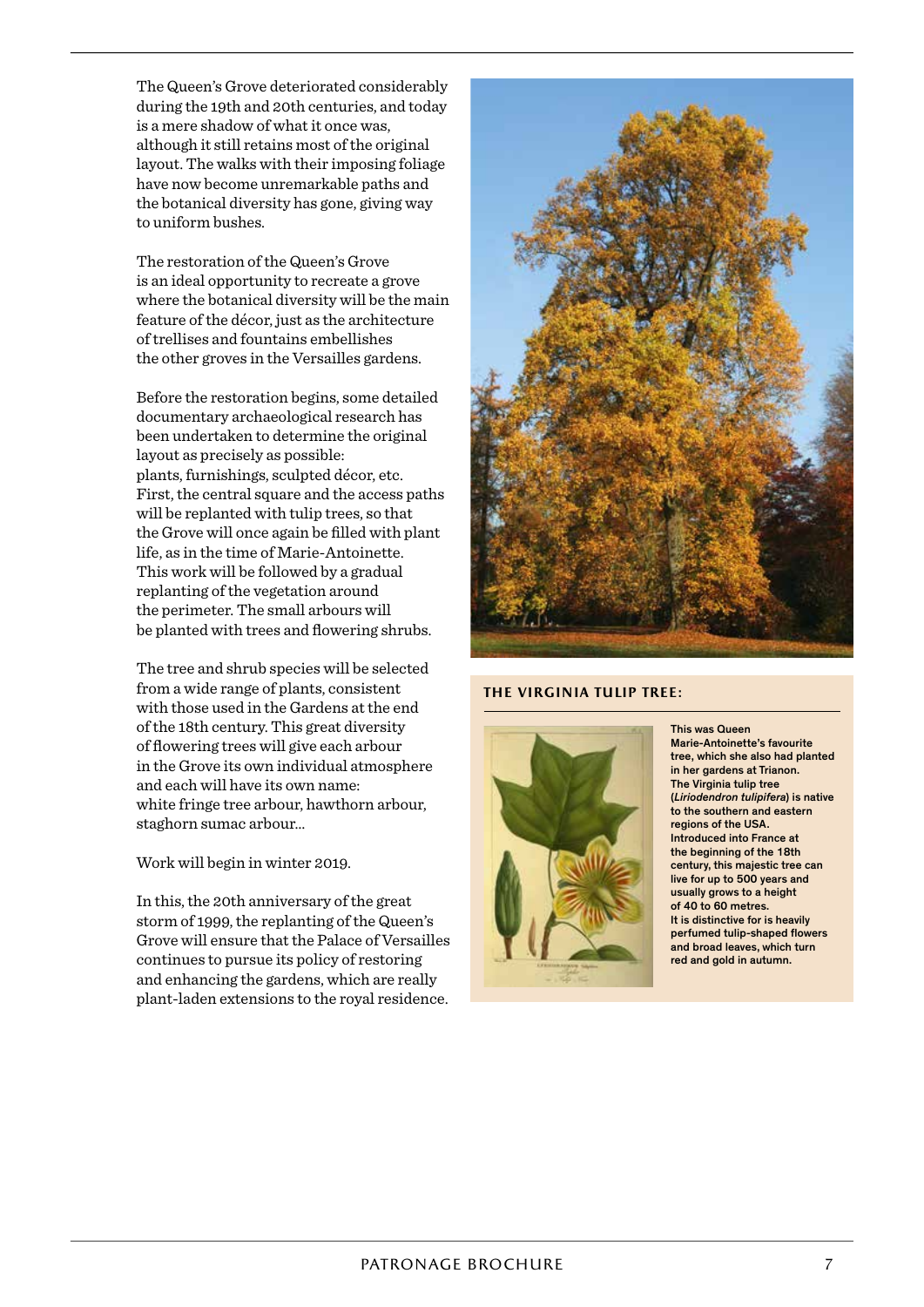

allée de la dormeuse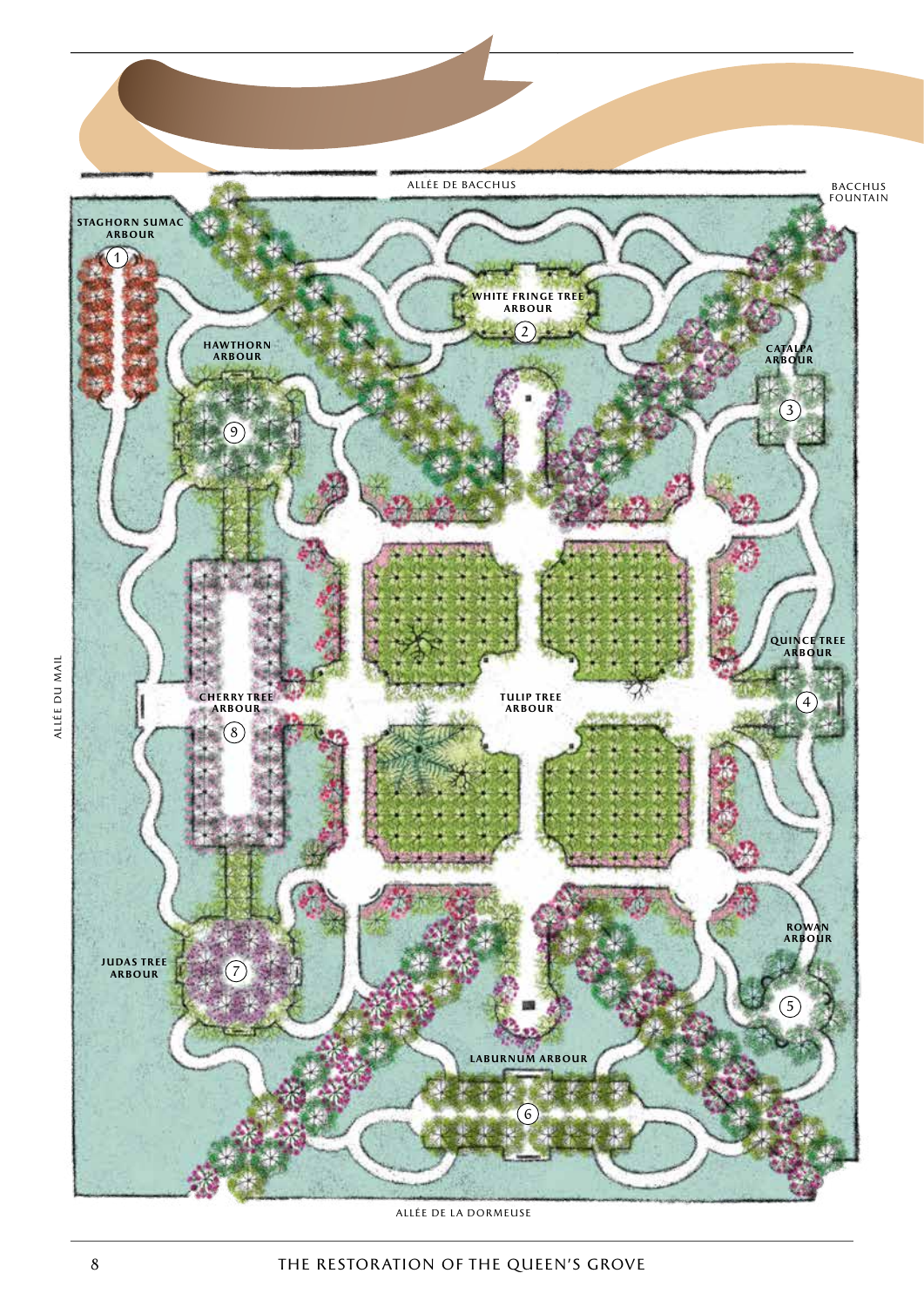

#### **Provisional restoration budget:** 1.8 million euros

Alongside one or more major patrons, individuals and companies are invited to take part in this important heritage operation by adopting a flowering arbour or a Virginia tulip tree.

| Hawthorn arbour, rowan arbour, Judas tree arbour, |  |
|---------------------------------------------------|--|
|                                                   |  |
|                                                   |  |



Staghorn sumac **rhus**



WHITE FRINGE TREE **chionanthus virginicus**



American Catalpa **Catalpa bignonioides**



Portugal quince tree **cydonia oblonga**



WHITE ROWAN **sorbus**



Common laburnum **Laburnum anagyroides**



**Cercis siliquastrum**



Flowering cherry tree **Prunus cerasus**



Fruiting hawthorn **CrATAEGUS**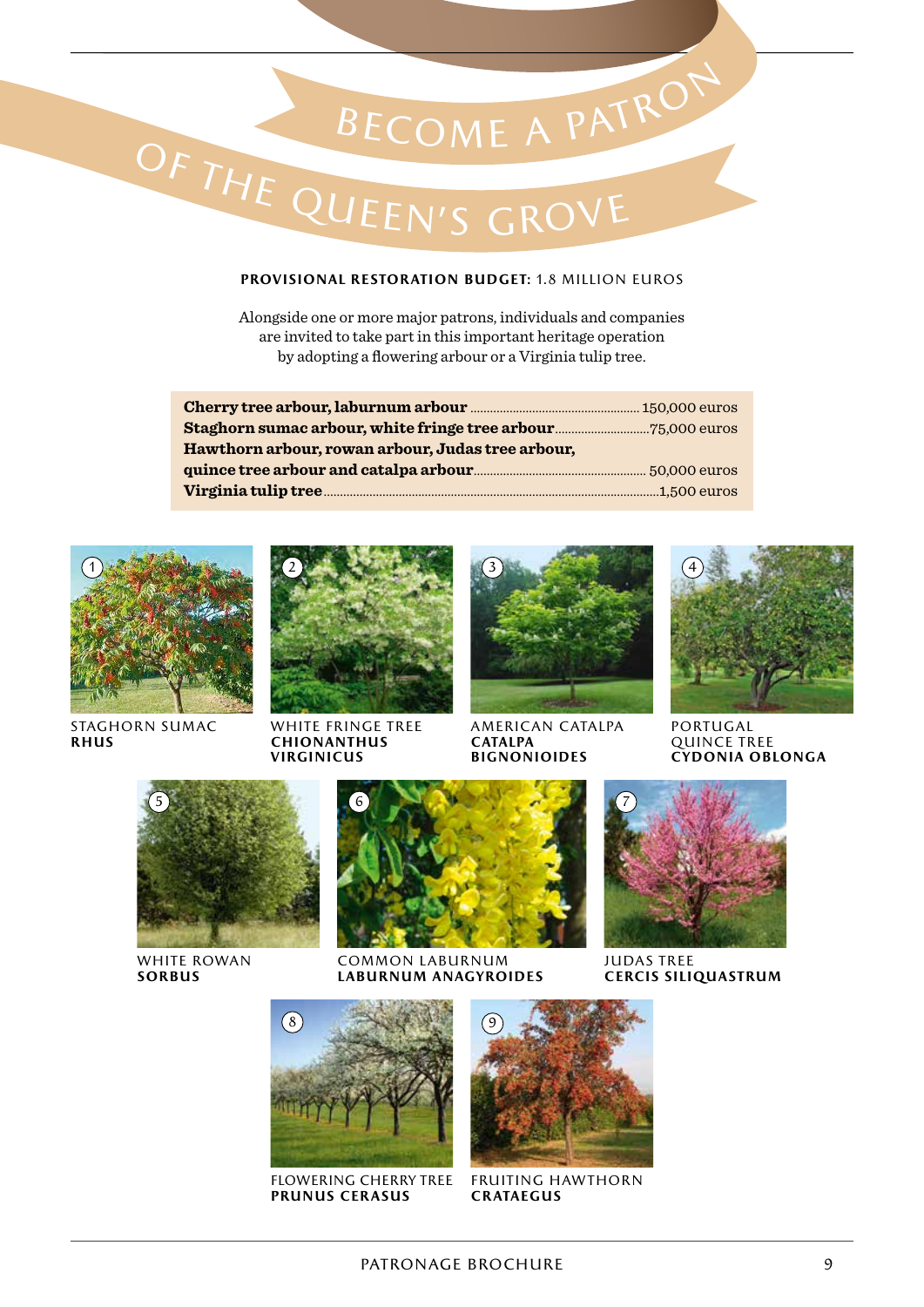# OF PATRONAGE

ADVANTAGES

### **Tax benefits**

Under the provisions of the French Law of 1st August 2003 on donations, companies paying some or all of their taxes in France are eligible for a tax deduction equivalent to 60 % of the value of their donation, as part of their corporation tax and up to a maximum of 0.5 % of turnover before tax. Any excess – if the threshold is exceeded – can be carried over to the next five tax periods.

#### **For American taxpayers**

Donations entitle you to a tax deduction according to Article 501(c)3 of the US Internal Revenue Code.

#### **External communication**

You will be associated with promotional activities by the Palace of Versailles for the press and the general public, in particular:

- ◆ Organisation of a press conference
- ◆ Joint production of a press kit
- ◆ Press visits during the restoration work

#### **Internal communication**

- ◆ The new Palace auditorium will be available for you to organise seminars, internal meetings, assemblies, etc.
- ◆ Conferences or videoconferences on the subject of the Queen's Grove and the restoration can be organised at your company premises.



**Visits to the restoration worksite**

You will meet some of the people involved in the operation (architects, restorers, artistic craftsmen, gardeners).

**Patronage mentioned on all communication materials associated with the restoration of the grove**

- ◆ List of donors of the Palace of Versailles engraved in the Statue Gallery in the North Wing of the Palace (for patronage of €500,000 and over)
- ◆ Protective fencing at the restoration site for the duration of the work
- ◆ A plaque placed in the Queen's Grove when work is completed
- ◆ Information and communication tools produced when the operation is completed (press kit, *Carnets de Versailles* magazine, Palace website)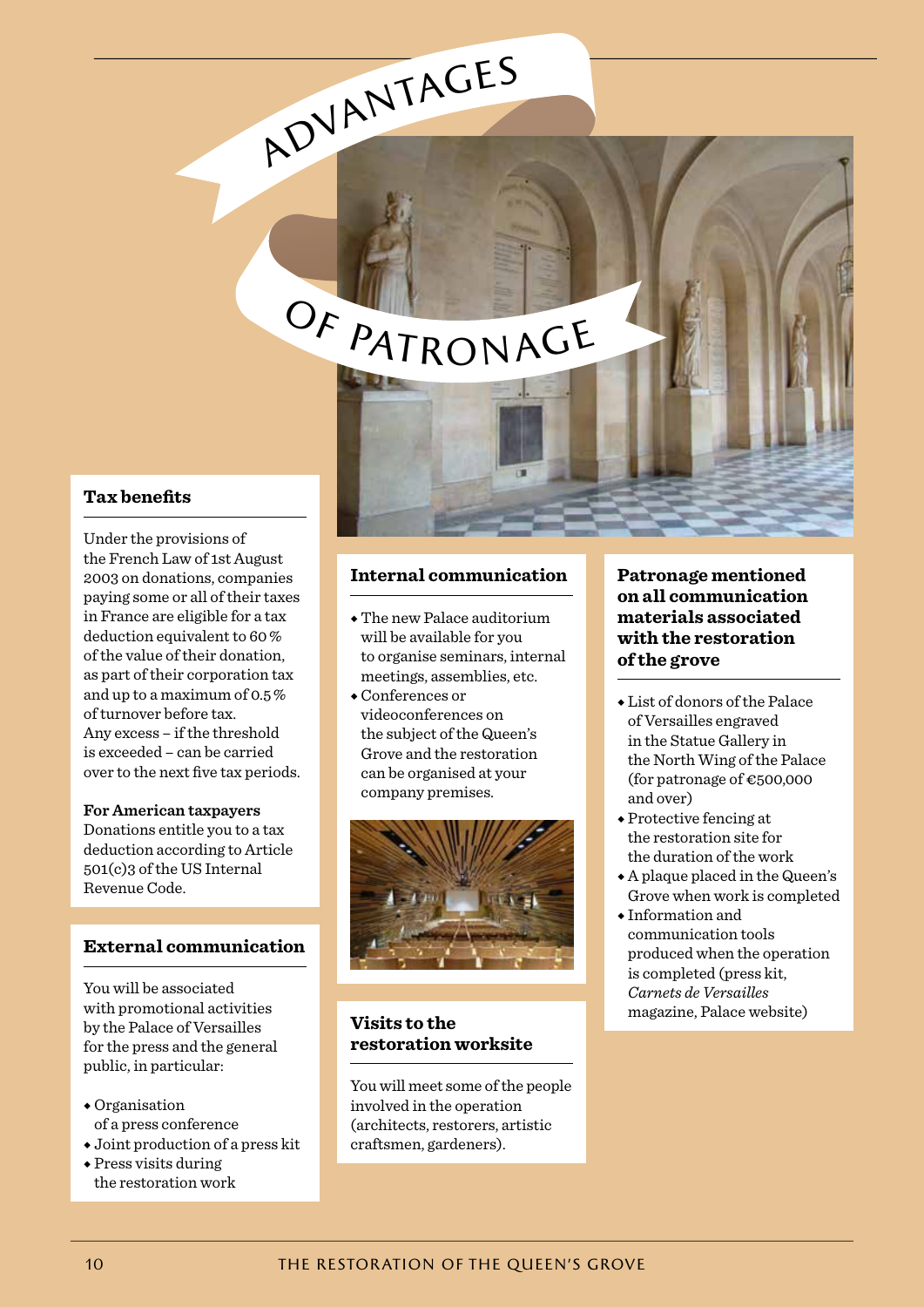

### **Adoption certificate**

You will receive an adoption certificate inscribed with your name or that of the person to whom you want to give or dedicate it.

## **Official inauguration**

Invitation to join the official inauguration to mark the completion of the project, in the presence of patrons, guests and official figures.

### **Custom-made visits to the Palace and Estate of Versailles**

(during public opening hours)

Away from the usual visitors' routes, a personalised route is available for daytime visits.

## **Photo rights**

You will be able to use photographs of the restored Grove belonging to the Public Establishment of Versailles for your corporate communication (annual reports, greetings cards, etc.).

#### **Passes and season tickets**

You will be entitled to a complimentary pass to visit the Palace during public opening hours and/or season tickets giving unlimited access to the Palace and Estate of Versailles during public opening hours for one year or more.



#### **Made to measure public relations**

(from fewer than 10 people to over 1,000)

You will be entitled to use spaces in the Palace and the Estate of Versailles free of charge (e.g. Gallery of Battles, Hercules Room, Grand Trianon Gallery, Orangery, Royal Opera House, etc.) to host prestigious soirées and/or private visits outside normal public opening hours.

### **If you were to use your benefits to serve a greater cause?**

Corporate patrons have the possibility of using their patronage benefits to organise one or more events dedicated specifically to members of the public who have limited access to museums. Exceptionally, the Palace can be opened on Mondays (weekly closing day) giving these visitors the freedom to make original discoveries and enjoy innovative activities, with the aim of encouraging access for all to culture and heritage.